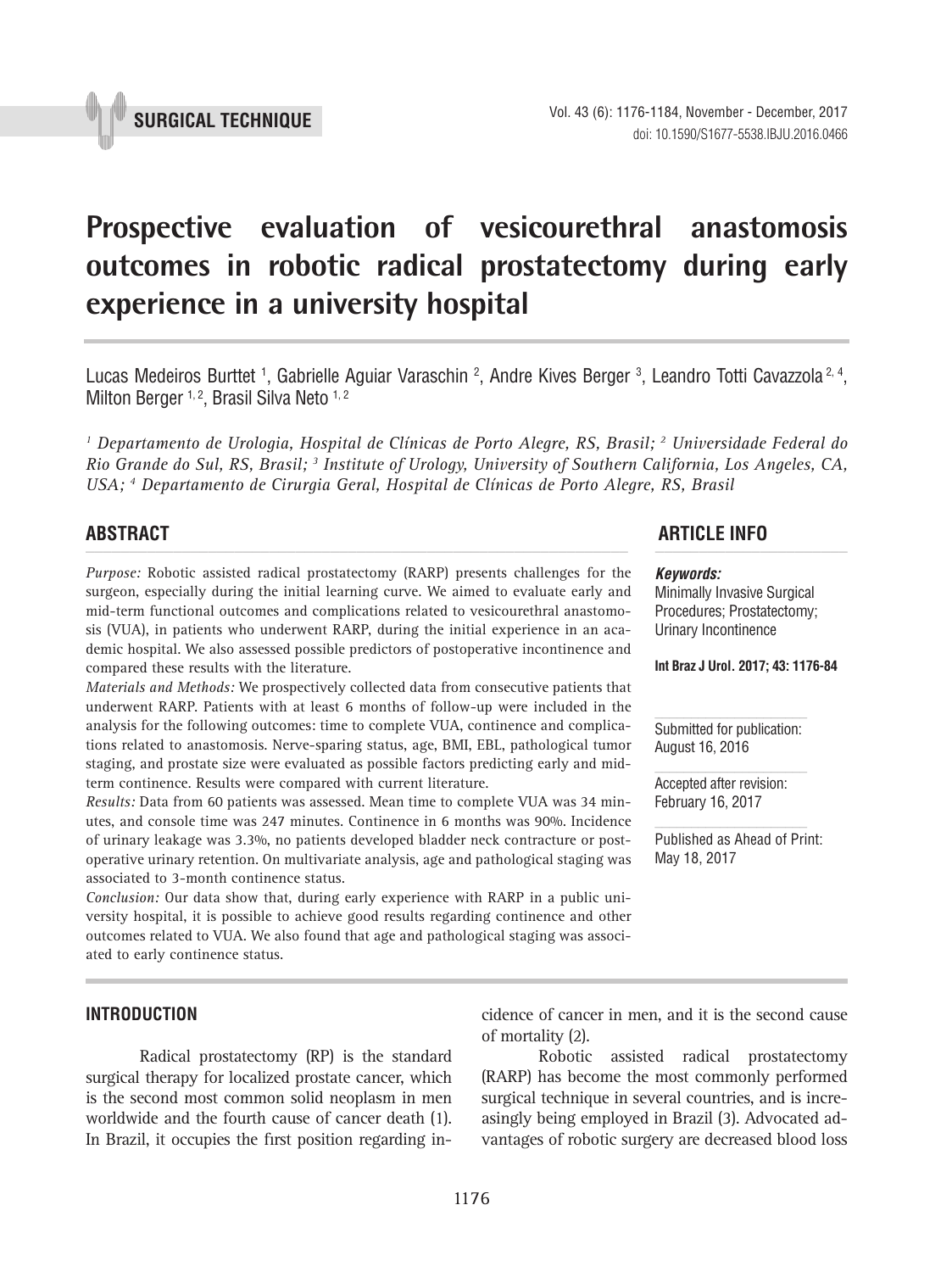and other complications, better early continence and sexual function, less positive surgical margins, and also diminished hospital stay and early return to regular activities (4-6).

Some technical features of the robotic system as the three-dimensional image with magnification, wristed instrumentation, and prevention of biological tremor may help on performing the challenging steps of RARP like bladder neck and neurovascular bundle dissection and vesicourethral anastomosis (VUA). Among those, VUA is one of the most technically demanding since it requires a watertight, tension-free suture, and minimal tissue damage, in order to obtain adequate healing. Even when performed with robotic assistance, an inadequate anastomosis may result in major complications like urinary leakage, prolonged urethral catheterization, increased length of stay, incontinence and bladder neck sclerosis (7). Overall complication rates with RARP may reach approximately 1.5% to 17.8%, even after the learning curve (8).

Although it is already widespread in the United States and Europe, RARP is still under implementation in several centers in Brazil and other countries, therefore we believed that it is crucial to evaluate results and complications during our early experience.

Considering the above mentioned, and since there is still few published data originated from robotic programs in our country, our objective was to assess early and mid-term functional outcomes and complications related to VUA, and to evaluate possible predictors of continence, in patients who underwent RARP during the initial experience in an academic hospital. We also compared these results with the literature.

# **MATERIALS AND METHODS**

We conducted a prospective study from August 2013 to August 2015 in the urology department at Hospital de Clínicas de Porto Alegre (Porto Alegre, RS, Brazil).

Patients with clinically localized prostate cancer who were candidate to primary treatment were offered RARP. Data was collected prospectively from consecutive patients, and those with at least 6 months of follow-up were included in

the study. Operations were performed by two surgeons using the da Vinci SI robotic system with dual console. A total of 63 patients were submitted to RARP and VUA using monofilament barbed suture. The first 24 cases were mentored by an expert robotic surgeon.

# **Surgical Technique**

Radical prostatectomy was performed transperitoneally in the following sequence: dissection of Retzius space, dorsal venous complex ligation, bladder neck incision, vas deferens ligation, seminal vesicles dissection, lateral prostatic pedicles and antegrade nerve bundle dissection, apical dissection and pelvic lymph node dissection (PLND), when indicated. We use a four-arm robotic approach for port placement, with the third working robotic arm positioned on the right and one assistant port on the left flank, as described by Chopra and colleagues (9). After completion of RP and PLND, posterior reconstruction with a modified Rocco Stitch (RS) and VUA were performed according to Van Velthoven's technique (10, 11). A 18F Foley catheter was left usually for 7 days.

RS and VUA were performed using V-  $-LOC^{TM}$  90 3-0 CV-23 (17mm needle) or V-20 (26mm needle), depending on surgeon's preference. At the end of surgery a 15F Blake drain was placed in the pelvis through the right (3rd arm) robotic trocar.

# **Outcome Measures**

Data was collected prospectively using standardized institutional protocol. Preoperative, demographic and postoperative data were recorded.

Surgical outcomes were time to perform both the RS and VUA individually. Also, intraoperative events related to suture material were recorded (suture breakage, shearing of urethra or bladder neck, loss of tension). Operative times were recorded by stopwatch during video playback of all cases. The VUA time was measured from the first bite on the bladder until confirmation of a watertight VUA, by filling of the bladder with 120mL of saline. Estimated blood loss (EBL) and transfusion rates were also recorded, since bleeding during or after surgery has been suggested to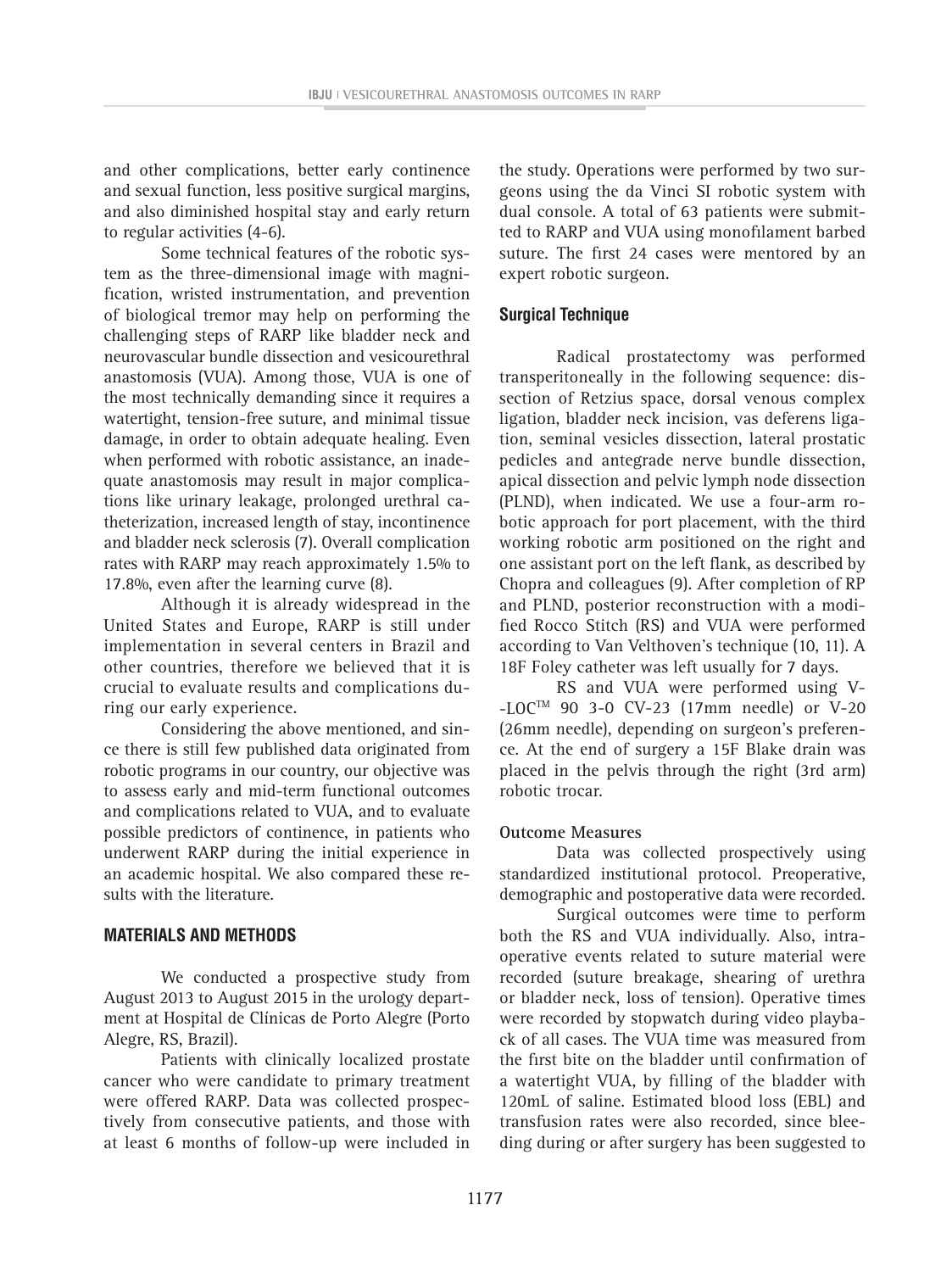negatively affect the quality of anastomosis and to be a predictor of urinary leakage (12).

Early postoperative complications were defined. Urinary leakage was considered as persistent drainage (more than 2 days) from drain or surgical incision, confirmed by elevation of creatinine in the fluid, or by contrast cystography. Cystography was not routinely used. Incidence of ileus was also presented and it was defined as requiring nasogastric tube placement as a result of an inability to resume a normal diet.

During follow-up, mid-term outcomes were evaluated prospectively during clinic visits. Urinary retention requiring catheterization, bladder neck sclerosis and continence were recorded.

Continence was assessed by phone calls or during visits to clinic on months 1, 3 and 6, by asking patients for need and number of pads used per day.

Possible predictors of continence were evaluated. Nerve-sparing status, age, BMI, EBL, pathological tumor staging, and prostate size were included as possible influencing factors and were compared to continence at 1, 3 and 6 months. Prostate size was derived from TRUS or MRI studies. Clinical and pathological stages were reported according to the 2009 TNM system and subcategorized into two groups: localized (pT2) or locally advanced disease (pT3 and pT4).

Nerve-sparing status was recorded prospectively according to surgeon's subjective assessment after surgery, or during video playback. Grading was defined for each neurovascular bundle as: non-nerve sparing, partial nerve-sparing or total nerve-sparing. For statistical analysis patients were subcategorized into two groups of preservation: at least 1 bundle totally spared or neither bundle spared.

Baseline characteristics and outcomes of all patients are presented as median (interquartile range) or mean (standard deviation) for continuous variables and frequencies and percentages for categorical variables. Logistic regression was used for univariate and multivariate analyses. A level of statistical significance of p<0.25 was considered for including variables on a final multivariate model for predictors of incontinence. Reported p values were 2-sided and statistical significance was set at

p<0.05 on multivariate logistic regression. All statistical tests were performed using SPSSv.18 (IBM Corp, Armonk, NY).

The procedure with its benefits and all possible complications was explained to the patients and all participants signed a written consent. The study was approved by the Local and National Ethics and Research Committee.

# **RESULTS**

A total of 63 patients were consecutively submitted to RARP during the described period. Three patients were excluded from the analysis, two because they were operated by visiting surgeons from other institutions, and one because VUA was performed using monofilament non-barbed suture. Two patients had previous transurethral resection of the prostate. Sixty patients were included in the final analysis.

Median patient age was 64 (interquartile range 62–70). Median BMI value was 26.2 (23.8– 29.2). Median baseline PSA value was 6.3ng/mL (5–8.2). The clinical stage of the primary tumor was cT1c in 28 (47%) patients, cT2a in 13 (22%) patients, cT2b in 4 (7%) patients, cT2c in 14 (23%) patients, and cT3 in 1 (2%) patient. Preoperative demographics of patients are summarized in Table-1. Table-2 shows postoperative pathological tumor staging.

The perioperative outcomes are summarized in Table-3. Mean time to complete VUA was 34 minutes, and to complete RS median time was 8 minutes. The mean total procedure duration and console time was 298, and 247 minutes respectively. Mean EBL was  $95mL$  ( $\pm$ 158). No patients had blood transfusions during surgery, but two had postoperative bleeding requiring transfusion. Patients maintained Foley catheter for a median period of 7 days.

There were no relevant intraoperative events regarding suture material adequacy. We did not observe shearing of tissues, back slippage or suture breakage.

Regarding early and mid-term complications, two patients (3.3%) were diagnosed with urinary leakage, both of them treated conservatively without need for surgical reintervention. Ileus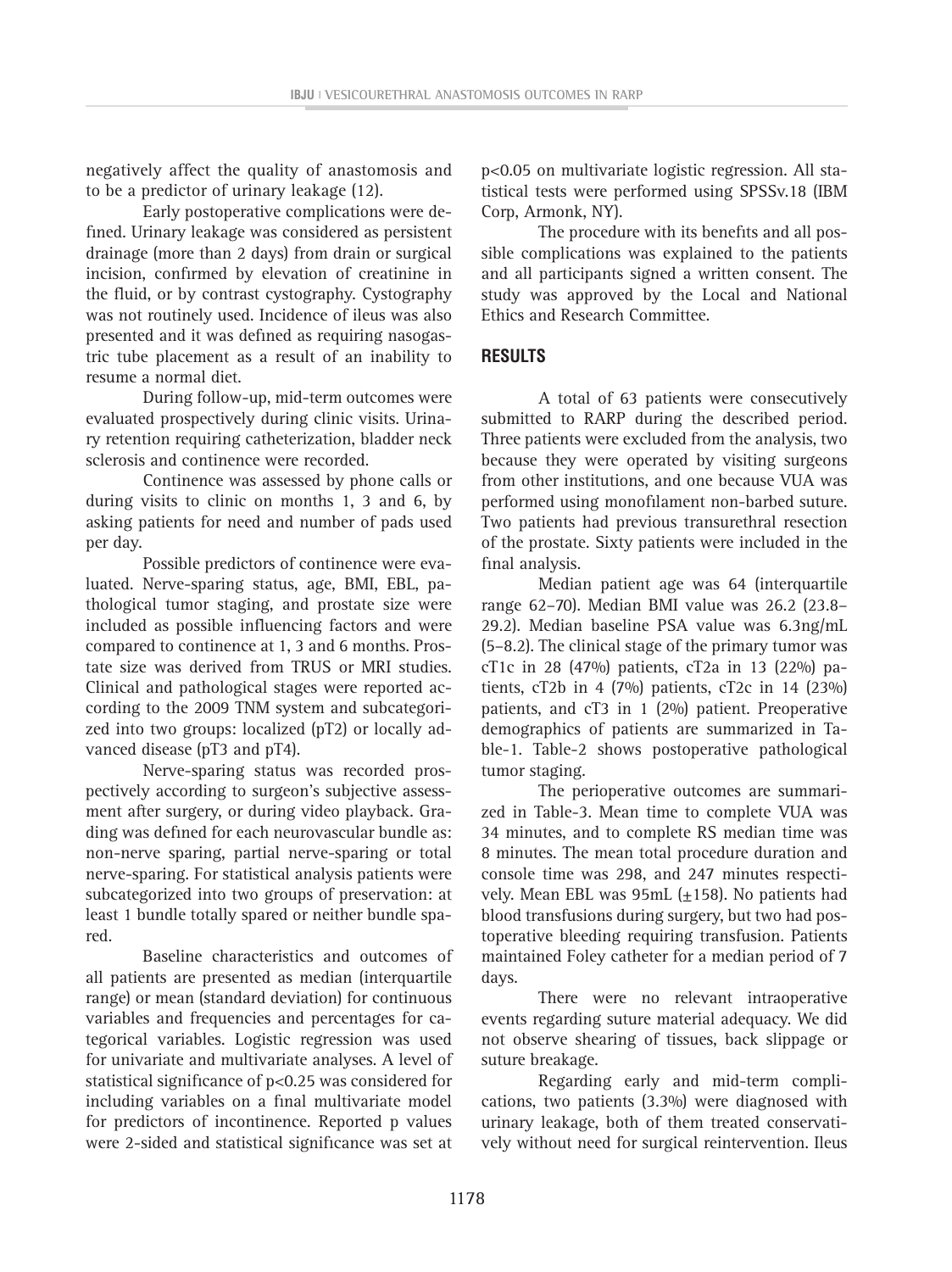### **Table 1 - Patients' demographics.**

|                                       |                  | $n = 60$            |
|---------------------------------------|------------------|---------------------|
| Age, years                            |                  | $64(62 - 70)$       |
| BMI                                   |                  | 26.2 (23.8-29.2)    |
| Preoperative PSA, ng/mL               |                  | $6.3(5 - 8.2)$      |
| Clinical T Stage (n, %)               |                  |                     |
|                                       | cT1c             | 28 (47%)            |
|                                       | cT <sub>2a</sub> | 13 (22%)            |
|                                       | cT2b             | 4(7%)               |
|                                       | cT2c             | 14 (23%)            |
|                                       | cT3a/b           | $1(2\%)$            |
| Gleason Score Biopsy (n, %)           |                  |                     |
|                                       | 6                | 27 (45%)            |
|                                       | $7(3+4)$         | 21 (35%)            |
|                                       | $7(4+3)$         | 7(11.7%)            |
|                                       | 8                | $4(6.7\%)$          |
|                                       | $\boldsymbol{9}$ | $1(1.7\%)$          |
| Prostate size at TRUS (median; range) |                  | $35.5(28.1 - 46.1)$ |

**median** (interquartile range); **TRUS:** transrectal ultrasound

#### **Table 2 - Postoperative pathological staging.**

|                             | $n = 60$          |              |  |  |
|-----------------------------|-------------------|--------------|--|--|
| Pathological Staging; n (%) | pT <sub>2</sub> a | $10(16.7\%)$ |  |  |
|                             | pT2b              | 7(11.7%)     |  |  |
|                             | pT <sub>2c</sub>  | 33(55%)      |  |  |
|                             | рТЗа              | $4(6.7\%)$   |  |  |
|                             | pT3b              | $5(8.3\%)$   |  |  |
|                             | pT4               | $1(1.7\%)$   |  |  |

#### **Table 3 - Perioperative outcomes.**

| Variable                      | $n = 60$     |
|-------------------------------|--------------|
| Total procedure time (min)    | $298 + 73$   |
| Console time (min)            | $247 + 65$   |
| Rocco Stitch time (min)       | 8+6          |
| VUA time (min)                | $34+16$      |
| Estimated blood loss (mL)     | $95.7 + 158$ |
| Transfusions $(n, %)$         | $2(3.3\%)$   |
| Length of stay (days)         | $3(2-5)$     |
| Catheter duration (days)      | $7(7-10)$    |
| J-Blake drain duration (days) | $3(2-3)$     |

Mean±standard deviation; Median (interquartile range)

requiring nasogastric drainage occurred in 3 (5%) patients, and these were not the same patients that presented urinary leakage (Table-4). With an average follow-up of 18.6  $(\pm 8.2)$  months, no patients have developed bladder neck contracture.

Table-5 shows our continence results. Continence (defined as no pad use or only one safety pad) was 62.1%, 76.7% and 90% in 30 days, 3 months and 6 months respectively. When considering continent patients only those that reported using zero pads, our 6-month result was 78.3%.

We have assessed continence results at months 1, 3 and 6 regarding possible predictors. Incontinent patients (1 or more pads used per day) at 3 and 6 months of follow-up were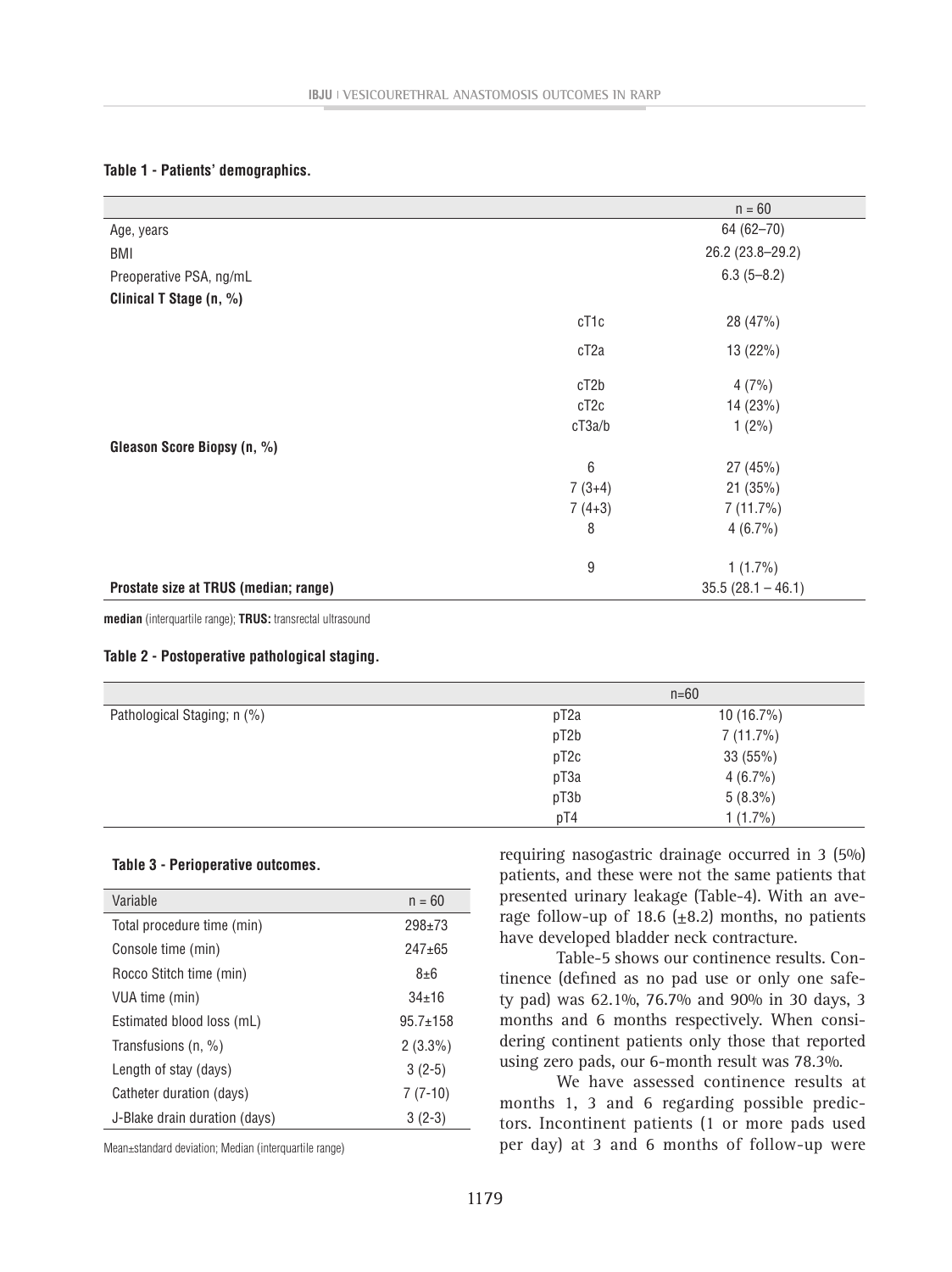significantly older at univariate analysis. Table-6 shows these comparisons at 3 months of follow- -up. For other variables, there was no statistically significant association.

Table-7 shows adjusted odds ratios estimated from a model of univariate logistic regression. The variables with p-value <0.25 were included on the multiple logistic regression model, where older age (p=0.02) and higher pathological staging (p=0.04) were associated to incontinence at 3 months. All the other clinical and pathological characteristics (nerve-sparing status, estimated blood loss, BMI and prostate size) were similar between groups at 3 months. There was

#### **Table 4 - Complications related to VUA.**

| Complications                   | $n$ (%)    |
|---------------------------------|------------|
| Urinary Leakage                 | $2(3.3\%)$ |
| <b>Ileus</b>                    | 3(5%)      |
| Urinary Retention               | 0          |
| <b>Bladder Neck Contracture</b> | 0          |

#### **Table 5 - Funcional outcome.**

| Urinary continence over time<br>(pads/day) | N, N {missing} |
|--------------------------------------------|----------------|
| 1 month                                    | 58(2)          |
| 0                                          | 26 (44.8%)     |
| 1                                          | 10 (17.2%)     |
| $0-1$                                      | 36 (62.1%)     |
| 2                                          | 10 (17.2%)     |
| >2                                         | 12 (20.7%)     |
| 3 months                                   | $60\{0\}$      |
| 0                                          | 39 (65%)       |
| 1                                          | 7 (11.7%0      |
| $0-1$                                      | 46 (76.7%)     |
| 2                                          | $8(13.3\%)$    |
| >2                                         | $6(10\%)$      |
| 6 months                                   | $60\{0\}$      |
| 0                                          | 47 (78.3%)     |
| 1                                          | 7(11.7%)       |
| 0-1                                        | 54 (90%)       |
| 2                                          | $4(6.7\%)$     |
| >2                                         | $2(3.3\%)$     |

no association of factors with continence at first and sixth months post-operative. Nerve sparing technique did not affect continence status in this series of patients.

# **DISCUSSION**

In the present study we analyzed the perioperative, short and mid-term outcomes and complications related to VUA during learning curve of RARP and compared them with the literature. To our knowledge this is the first study presenting early experience with RARP in a public university hospital in Brazil.

Previous reports showing results from learning curve have suggested an increased rate of complications, and that important outcomes as blood loss and positive margin status would improve after 100 or 250 cases, suggesting a steep learning curve (13). The number of surgical cases needed to achieve a low rate of complications related to the anastomosis is not clearly defined. In a single surgeon series, Ou et al. showed that the learning curve for significantly decreasing overall complications was 150 cases (14).

In Brazil, a few published studies have reported experiences with RARP, and none of them focused on VUA outcomes and complications. The first published paper discussing RARP in Brazil was in 2009 by Colombo Jr and from a private hospital. Results from these series are discussed here.

Several factors influence VUA quality and one of them is the type of suture material. Recently, two meta-analysis comparing barbed sutures (BS) to conventional monofilament sutures for VUA indicated shorter anastomosis time, operative time, and equivalent postoperative leakage rate, estimated blood loss, length of stay, and continence rates (15, 16). The authors deemed that it is easier doing the VUA with BS than with conventional sutures, and concluded that it is an important consideration especially for the novice surgeon (16).

Another factor that may influence continence and complications related to VUA is the type of reconstruction performed. Recent studies have suggested that a more complex posterior and anterior reconstruction of the peri-urethral struc-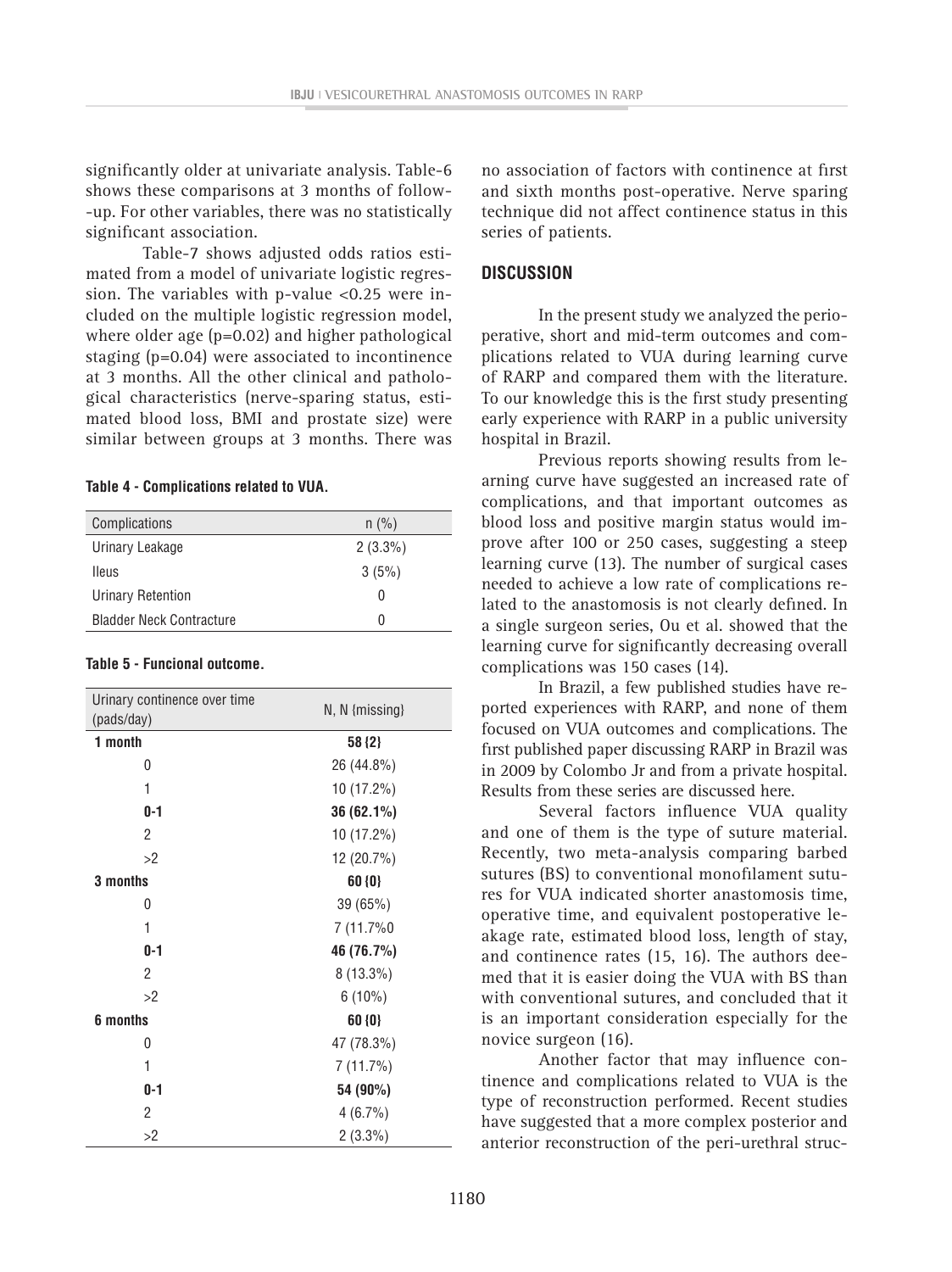|                         |              | Univariate         |                      |       |  |
|-------------------------|--------------|--------------------|----------------------|-------|--|
| Factor                  |              | Continent $(n=39)$ | Incontinent $(n=21)$ | P     |  |
| Age                     |              | 61.93 (5.16)       | 65.39 (6.57)         | 0.028 |  |
| Prostate size           |              | 42.48 (18.57)      | 37.67 (24.56)        | 0.491 |  |
| <b>IMC</b>              |              | 26.43 (3.70)       | 26.41 (3.50)         | 0.991 |  |
| EBL                     |              | 104.1 (167.03)     | 80 (143.49)          | 0.578 |  |
| Pathological staging    | pT2          | 34 (87.2%)         | 14 (66.7%)           | 0.12  |  |
|                         | $pT3-pT4$    | $5(12.8\%)$        | $7(33.3\%)$          |       |  |
| <b>NVB</b> preservation | <b>Total</b> | $22(61.1\%)$       | $9(47.4\%)$          | 0.489 |  |
|                         | Non-total    | 14 (38.9%)         | 10(52.6%)            |       |  |

#### **Table 6 - Comparison of factors according to continence status 3-months.**

**BMI =** body mass index; **EBL =** estimated blood loss; **NVB =** neurovascular bundle

#### **Table 7 - Logistic regression analyses of 3-month urinary continence factors.**

|                      | Univariate |                |      |        | <b>Multivariate</b> |                |      |        |
|----------------------|------------|----------------|------|--------|---------------------|----------------|------|--------|
| Factor               | P          | 0 <sub>R</sub> |      | 95% CI | P                   | 0 <sub>R</sub> |      | 95% CI |
| Age                  | 0.03       | 1.12           | 1.01 | 1.25   | 0.02                | 1.13           | 1.02 | 1.28   |
| Prostate size        | 0.48       | 0.98           | 0.95 | 1.02   |                     |                |      |        |
| BMI                  | 0.99       | 0.99           | 0.85 | 1.16   |                     |                |      |        |
| EBL                  | 0.57       | 0.99           | 0.99 | 1.00   |                     |                |      |        |
| Pathological staging | 0.06       | 3.4            | 0.93 | 13.29  | 0.04                | 4.58           | 1.12 | 21.67  |
| Nerve sparing status | 0.33       | 1.74           | 0.56 | 5.47   |                     |                |      |        |

**BMI =** body mass index; **EBL =** estimated blood loss

tures could improve early continence with a low incidence of complications (17, 18). The quality of nerve-sparing has also shown to influence postoperative continence (19).

During their early experience, Artibani et al. reported mean blood loss of 400mL, with 9.8% of the patients receiving blood transfusions (20). In the first reported series in Brazil, Colombo Jr et al. reported mean estimated bleeding of 480mL (100–1800) and transfusion necessary in two patients (2%). One study from Tobias-Machado and another from Lott found mean blood loss of 245.6mL and 212mL respectively (21, 22). In our series, mean EBL was 95mL  $(\pm 158)$ , no patients had blood transfusions during surgery, but two (3.3%) required it during postoperative period.

Regarding operative times in initial experience series, surgical duration reported in previous studies is extremely variable. One study that evaluated the first 100 cases in a secondary hospital, showed mean VUA time of 47.9 min. and mean console operative times of 225 min. (23). Reports from initial series in some high volume centers showed median surgical duration from 215 to 274 minutes (24, 25). Series from our country reported mean or median surgical times from 175 to 298 minutes (3, 21, 22, 26). In 2005 Patel et al. described an extremely short mean operative time of 141 min. in their initial 200 cases (27). In the present series, mean total console time, and time to perform anastomosis, were 298 and 34 minutes respectively.

Our study presents results from our initial experience with RARP in a laparoscopic naive center. During these procedures, lessening surgical time was not a main goal compared to achie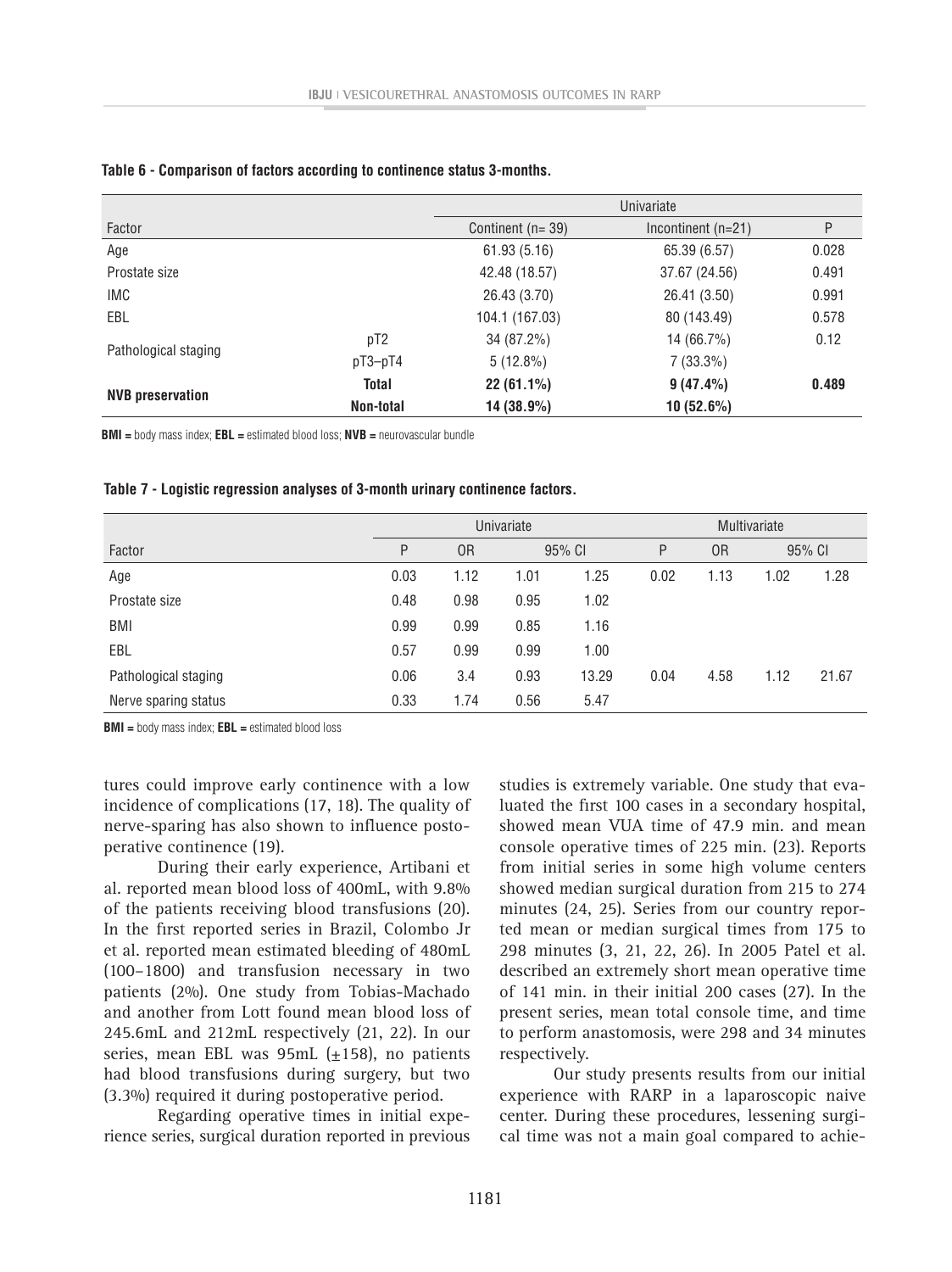ving good functional and oncological results. This reflected on our times of whole surgery and time to complete anastomosis being longer than current series of experienced surgeons, but allowed a very low incidence of complications related to the anastomosis, with no bladder neck sclerosis, no retention, and only 2 urinary leakage that did not require any intervention for its treatment. Another factor influencing total operative time is that most patients (65%) required pelvic lymph node dissection. We usually perform standard or extended PLND on patients with intermediate or high risk of progression, respectively.

Regarding these mid-term complications our results were also comparable to current literature. In 2008, Artibani and colleagues published their initial 41 cases and described one bladder- -urethra anastomosis dehiscence, which required reintervention, and one bladder-urethra anastomosis stenosis using monofilament suture (20). Recently Jacobsen et al. reported their data from 236 consecutive patients, with an anastomotic leakage frequency of 2.9%, and anastomotic stricture of 4.9% (28). In another study that assessed complications during early experience of RARP, among 322 patients, urine leakage developed in 24 (7.5%) and anastomotic strictures requiring transurethral incision developed in 2 cases (0.3%) (29). One study that evaluated first 100 cases performed by 5 surgeons in a private hospital in Brazil, reported zero cases of leakage or bladder neck contraction (3).

Together with a low incidence of complications and apart from longer operative times than other series, our continence results were comparable to current literature. Publications from high- -volume centers have found rates of continence (up to 1 pad/day) at 6 months of 71.7% to 93% on initial series (24, 30). One report from Brazil found 6 months continence rates of 93.3% (21). Lott et al. described continence rates of 88% in 6 months (22). Considering the criterion of continence up to 1 security pad, the present series showed 90% continence at 6 months.

Regarding factors predictive of return to continence, we found that patient age and pathological staging were significantly associated with 3-month continence status on multivariable analysis.

Patient age and Charlson comorbidity index have been found to be significantly associated with 12-month continence status after RARP in previous studies (31). Higher quality nerve-sparing was found to be associated positively with 1 year continence and to patients' perception of urinary recovery as measured by EPIC urinary outcome scores (19, 32).

Possible reasons for not finding a statistically significant association between the degree of preservation of neurovascular bundles and urinary incontinence are our sample size, lack of standardized score for the degree of preservation and lack of data on 12 months continence. Other factors that might affect continence outcomes were not included in our study such as bladder neck preservation, membranous urethral length, thickness of the *levator ani* muscle and urogenital diaphragm, higher pre-operative IPSS, type of urinary sphincter complex reconstruction, comorbidity score, among others, so that is a possible limitation of the model. Also, we did not use validated questionnaires for continence evaluation, although the number of pads/day is a broadly used variable, and the result of 78.3% of patients using no pads at 6 months represents a consistent finding considering an initial experience series.

Apart from these challenges and limitations, this was a prospective study with strict follow-up. Our main results are comparable to the literature, and reflect the experience and results starting from the very first case performed in a public training hospital. We believe that these results are relevant for other centers initiating their urologic robotic program. Our next goal is to compare these outcomes and other variables together with our open radical prostatectomy cases, and these data are being gathered for next publications.

# **CONCLUSIONS**

Our data indicate that, during early experience with RARP in a public academic hospital, it is possible to achieve good continence results with low rates of bleeding and complications related to vesicourethral anastomosis. We also found that age and pathological staging was associated to early continence status.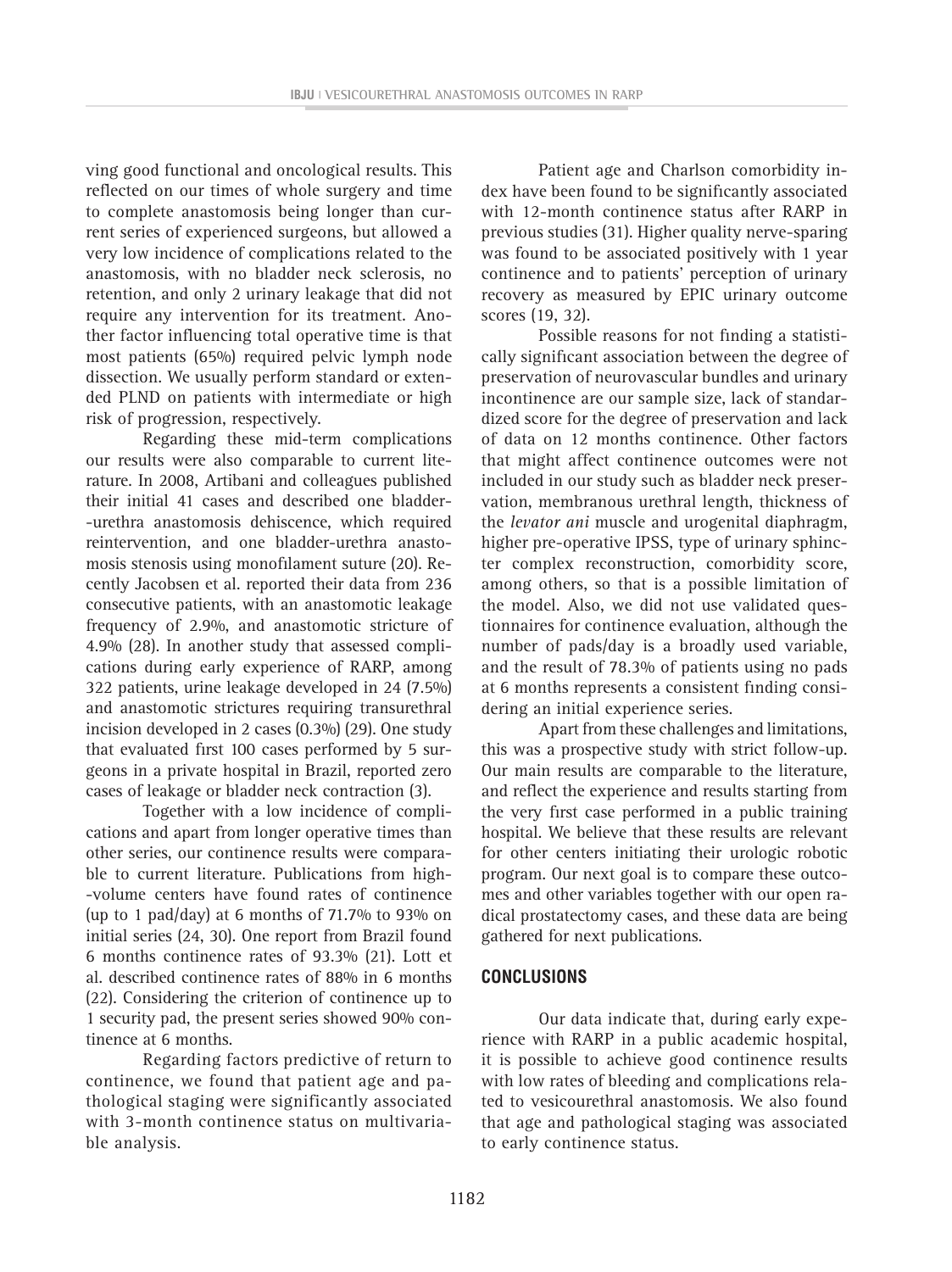# **Abreviations**

**RP =** radical prostatectomy **RARP =** robotic assisted radical prostatectomy **VUA =** vesicourethral anastomosis **PLND =** pelvic lymph node dissection **RS =** Rocco stitch **EBL =** estimated blood loss **TRUS =** transrectal ultrasound **PSA =** prostatic specific antigen **BS =** barbed sutures

## **Compliance with Ethical Standards:**

Funding: The suture material  $(V-loc^m)$  was donated by Covidien.

## **Ethical approval:**

All procedures performed in studies involving human participants were in accordance with the ethical standards of the institutional and/or national research committee and with the 1964 Helsinki declaration and its later amendments or comparable ethical standards.

#### **Informed consent:**

Informed consent was obtained from all individual participants included in the study.

# **CONFLICT OF INTEREST**

None declared.

# **REFERENCES**

- 1. Meltzer D, Egleston B, Abdalla I. Patterns of prostate cancer treatment by clinical stage and age. Am J Public Health. 2001;91:126-8.
- 2. Tourinho-Barbosa RR, Pompeo AC, Glina S. Prostate cancer in Brazil and Latin America: epidemiology and screening. Int Braz J Urol. 2016;42:1081-1090.
- 3. Rocha R, Fiorelli RK, Buogo G, Rubistein M, Mattos RM, Frota R, et al. Robotic-assisted laparoscopic prostatectomy (RALP): a new way to training. J Robot Surg. 2016;10:19- 25.
- 4. Leow JJ, Chang SL, Meyer CP, Wang Y, Hanske J, Sammon JD, et al. Robot-assisted Versus Open Radical Prostatectomy: A Contemporary Analysis of an All-payer Discharge Database. Eur Urol. 2016;70:837-845.
- 5. O'Neil B, Koyama T, Alvarez J, Conwill RM, Albertsen PC, Cooperberg MR, et al. The Comparative Harms of Open and Robotic Prostatectomy in Population Based Samples. J Urol. 2016;195:321-9.
- 6. Pearce SM, Pariser JJ, Karrison T, Patel SG, Eggener SE. Comparison of Perioperative and Early Oncologic Outcomes between Open and Robotic Assisted Laparoscopic Prostatectomy in a Contemporary Population Based Cohort. J Urol. 2016;196:76-81.
- 7. Zorn KC, Widmer H, Lattouf JB, Liberman D, Bhojani N, Trinh QD, et al. Novel method of knotless vesicourethral anastomosis during robot-assisted radical prostatectomy: feasibility study and early outcomes in 30 patients using the interlocked barbed unidirectional V-LOC180 suture. Can Urol Assoc J. 2011;5:188-94.
- 8. Hakimi AA, Faleck DM, Sobey S, Ioffe E, Rabbani F, Donat SM, et al. Assessment of complication and functional outcome reporting in the minimally invasive prostatectomy literature from 2006 to the present. BJU Int. 2012;109:26-30.
- 9. Chopra S, Metcalfe C, de Castro Abreu AL, Azhar RA, Satkunasivam R, Desai M, et al. Port Placement and Docking for Robotic Surgery: The University of Southern California Approach. J Endourol. 2015;29:868-72.
- 10. Rocco F, Carmignani L, Acquati P, Gadda F, Dell'Orto P, Rocco B, et al. Restoration of posterior aspect of rhabdosphincter shortens continence time after radical retropubic prostatectomy. J Urol. 2006;175:2201-6.
- 11. Van Velthoven RF, Ahlering TE, Peltier A, Skarecky DW, Clayman RV. Technique for laparoscopic running urethrovesical anastomosis:the single knot method. Urology. 2003;61:699-702.
- 12. Tyritzis SI, Katafigiotis I, Constantinides CA. All you need to know about urethrovesical anastomotic urinary leakage following radical prostatectomy. J Urol. 2012;188:369-76.
- 13. Freire MP, Choi WW, Lei Y, Carvas F, Hu JC. Overcoming the learning curve for robotic-assisted laparoscopic radical prostatectomy. Urol Clin North Am. 2010;37:37-47.
- 14. Ou YC, Yang CR, Wang J, Yang CK, Cheng CL, Patel VR, et al. The learning curve for reducing complications of robotic-assisted laparoscopic radical prostatectomy by a single surgeon. BJU Int. 2011;108:420-5.
- 15. Li H, Liu C, Zhang H, Xu W, Liu J, Chen Y, et al. The Use of Unidirectional Barbed Suture for Urethrovesical Anastomosis during Robot-Assisted Radical Prostatectomy: A Systematic Review and Meta-Analysis of Efficacy and Safety. PLoS One. 2015;10:e0131167.
- 16. Bai Y, Pu C, Yuan H, Tang Y, Wang X, Li J, et al. Assessing the Impact of Barbed Suture on Vesicourethral Anastomosis During Minimally Invasive Radical Prostatectomy: A Systematic Review and Meta-analysis. Urology. 2015;85:1368-75.